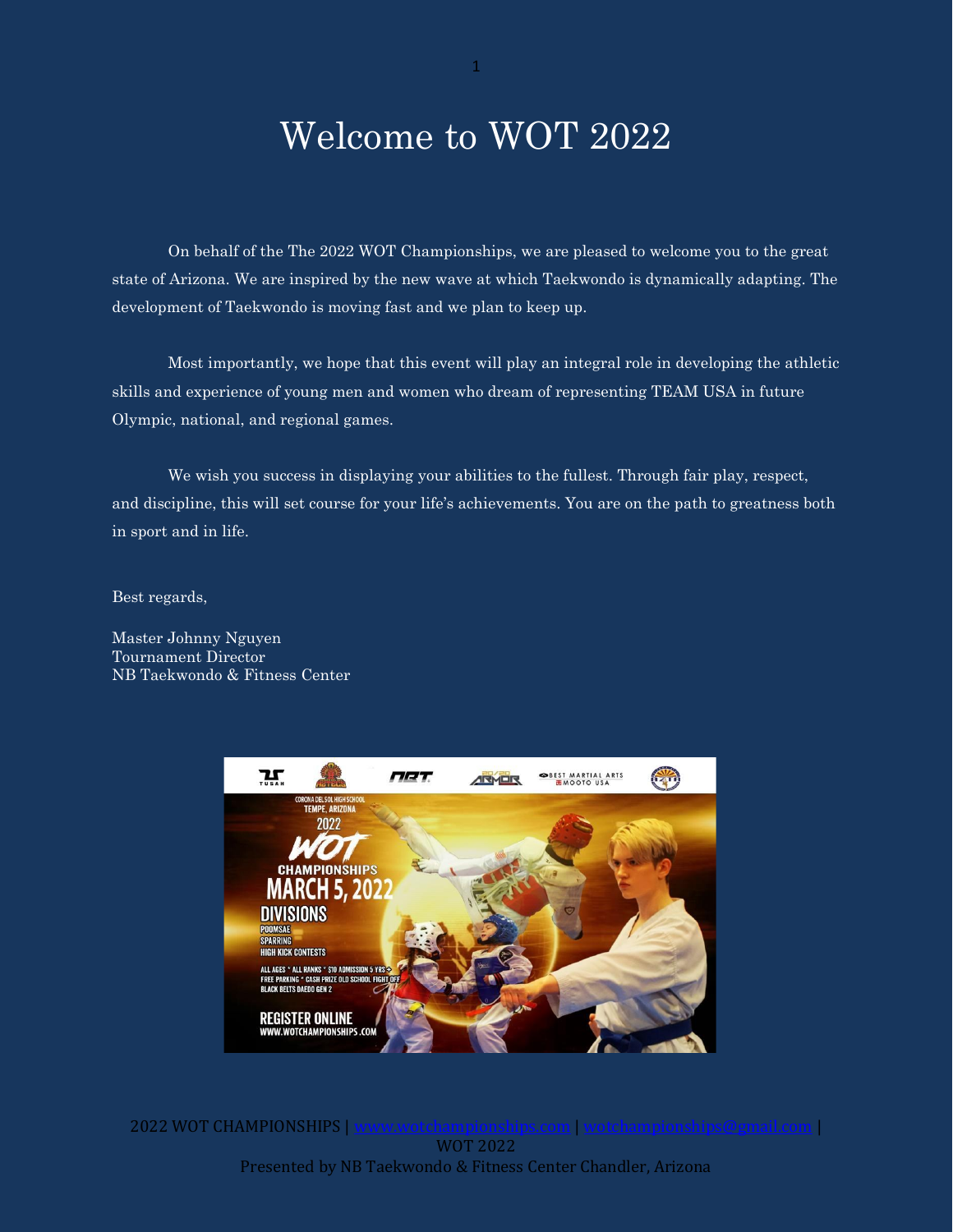# General Information

## **March 5th 2022 WOT Championships (Doors open 8am)**

### **Tournament Venue:**

Corona Del Sol High School Main Gym 1001 E Knox Rd Tempe, AZ 85284 **REGISTER ONLINE** 

### **Athlete Registration:**

Early Registration ends **FEB 12th** 11:59pm MT EXTENDED TO FEB 19th One Event \$100- \$20 for Each Additional Event

Late Registration ends **MAR 2nd** One Event \$125- \$20 for Each Additional Event

**Coaching Pass:** First Coaching Pass FREE; Additional Coaching pass \$20

**Spectator Admission:** \$10.00 5 yrs old and up cash only – 4 yrs and under FREE

**Times:** Doors Open 8am | Competition begins 9am | Detailed Schedule Pg. 7

**AWARDS:** Medals will be awarded to places 1st through 3rd place. Trophies will be awarded to athletes winning 1st place in 3 or more events. \$200 Cash Prize will be awarded to Old School Fight Off Winners.

#### **EVENTS:**

Poomsae | Olympic Sparring | Jump Front Kick Contest | Flying Side Kick Contest | 2020 Armor Sparring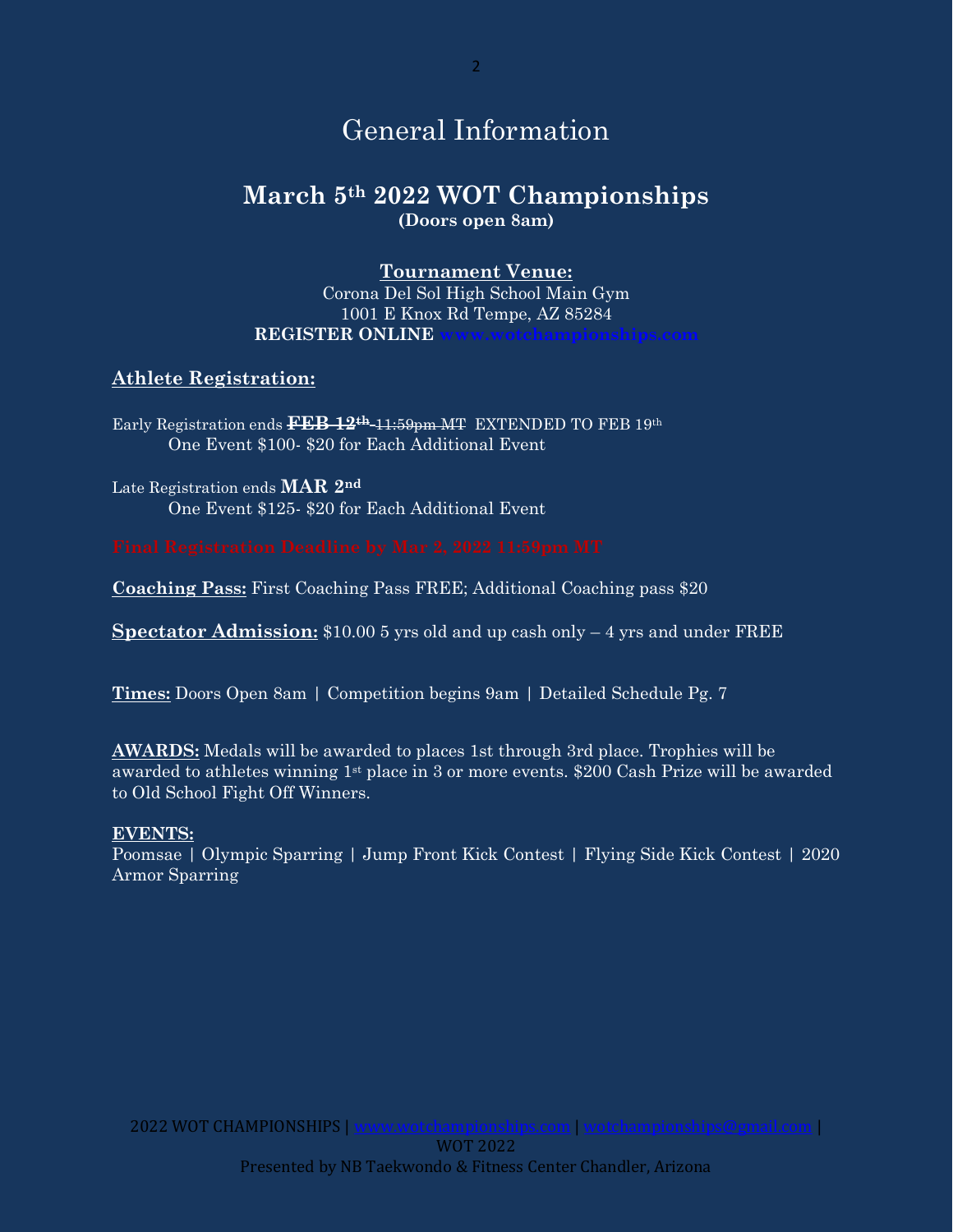# **Prerequisites**

**Coaching Education** – AC certification is highly recommended however not required. Coaches are expected to comprehensively understand the rules and regulations of USAT and WT. For information on attaining this level of certification please visit [http://usa-taekwondo.us/coaching.](http://usa-taekwondo.us/coaching) This certification may be obtained by taking the USA Taekwondo Certification Course online. All Coaches need to attend Meeting at 8:30am at Tournament Venue to update RULES.

#### **Competition Rules**

USA Taekwondo Competition Rules & Jr. Safety Rules For more information please visit USA Taekwondo Competition Rules Page:

DAEDO GEN 2 with E HEAD GEAR will be used for black belts ONLY. Sock sensors will be required for all Black Belt athletes. NOTE: Daedo socks WILL NOT BE sold at the event. Black Belt Athletes are required to have your own sensor socks.

All color belt sparring athletes will be responsible for supplying their own headgear (color belts), gloves (optional), foot pads, arm and shin guards, mouth guards and all necessary taping. Gear requirements are found in the competition rules packet link above.

#### **Weight Divisions & Competition Format**

WOT Championships will not require an official weigh in. All athletes to be true to their weight upon registration. Holding Area Manager may conduct random weigh ins during the event.

#### **Poomsae**

Traditional Bracket Format will be used (Blue Player VS Red Player – winner advances). Athletes will perform one recognized poomsae in ordnance of their rank and will be scored in accordance of Presentation 6 pts and Accuracy 4 pts – total 10 pts.

| Color Belt Division   | Compulsory Poomsae |
|-----------------------|--------------------|
| <b>WHITE - YELLOW</b> | Taeguk 1 or 2      |
| ORANGE - GREEN        | Taeguk 3 or 4      |
| <b>PURPLE - BLUE</b>  | Taeguk 5 or 6      |
|                       | Taeguk 7 or 8      |

## Designated Poomsae

Black belt poomsae athletes are required to their respective poomsae in accordance to their rank. Ex:  $1^{st}$  dan – Koryo. Double elimination format for black belt divisions.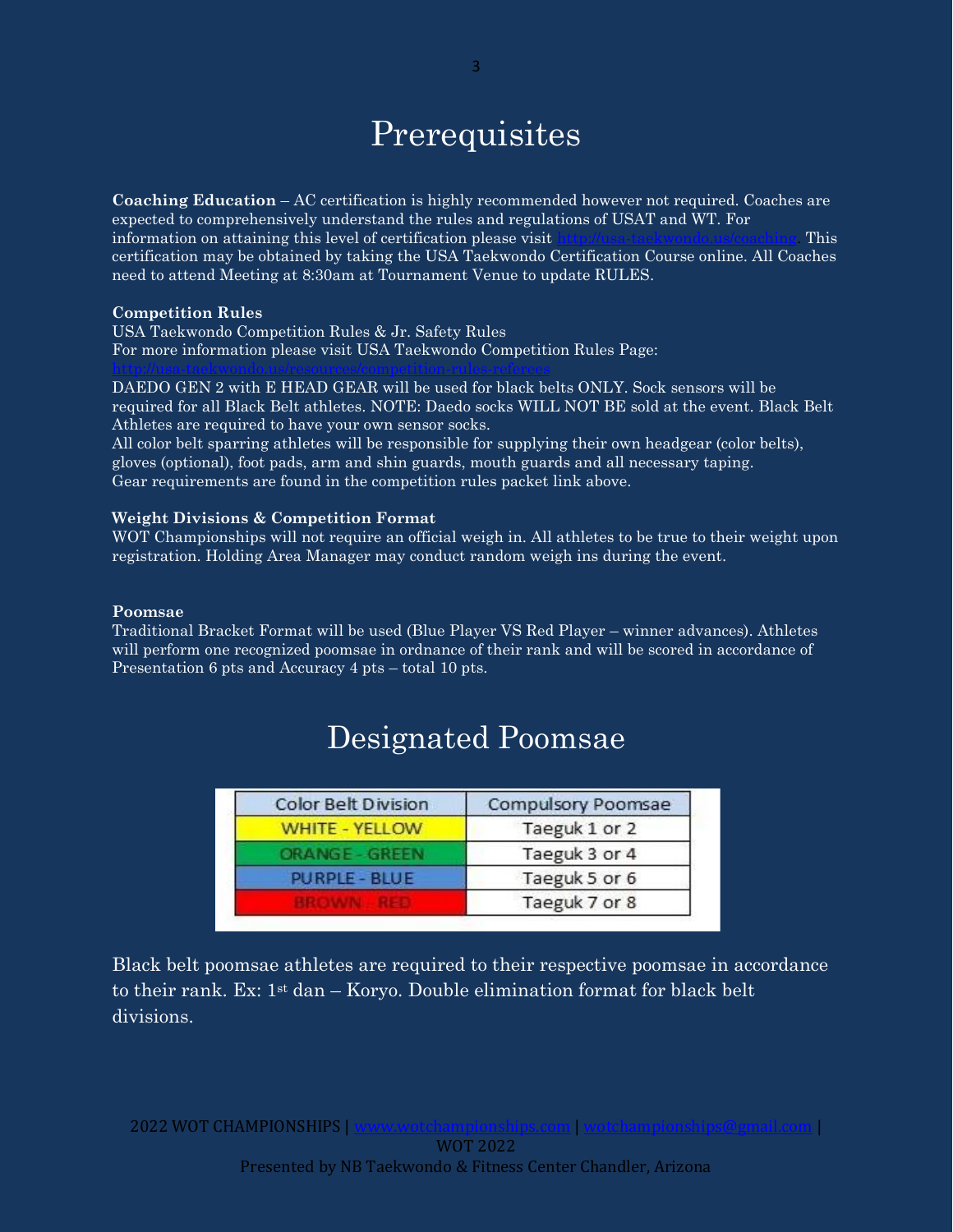# High Kick Contest

### Jumping Front Kick Division

Students will be matched up by size and rank and will see who can kick the highest!

The foot must make contact with the paddle in order to advance to the higher rounds.

## Flying Side Division

Students will be matched up by size and rank and will see who can kick the target while jumping over the highest obstacle.

The foot must make contact with the paddle while clearing the obstacles in order to advance to the higher rounds.



4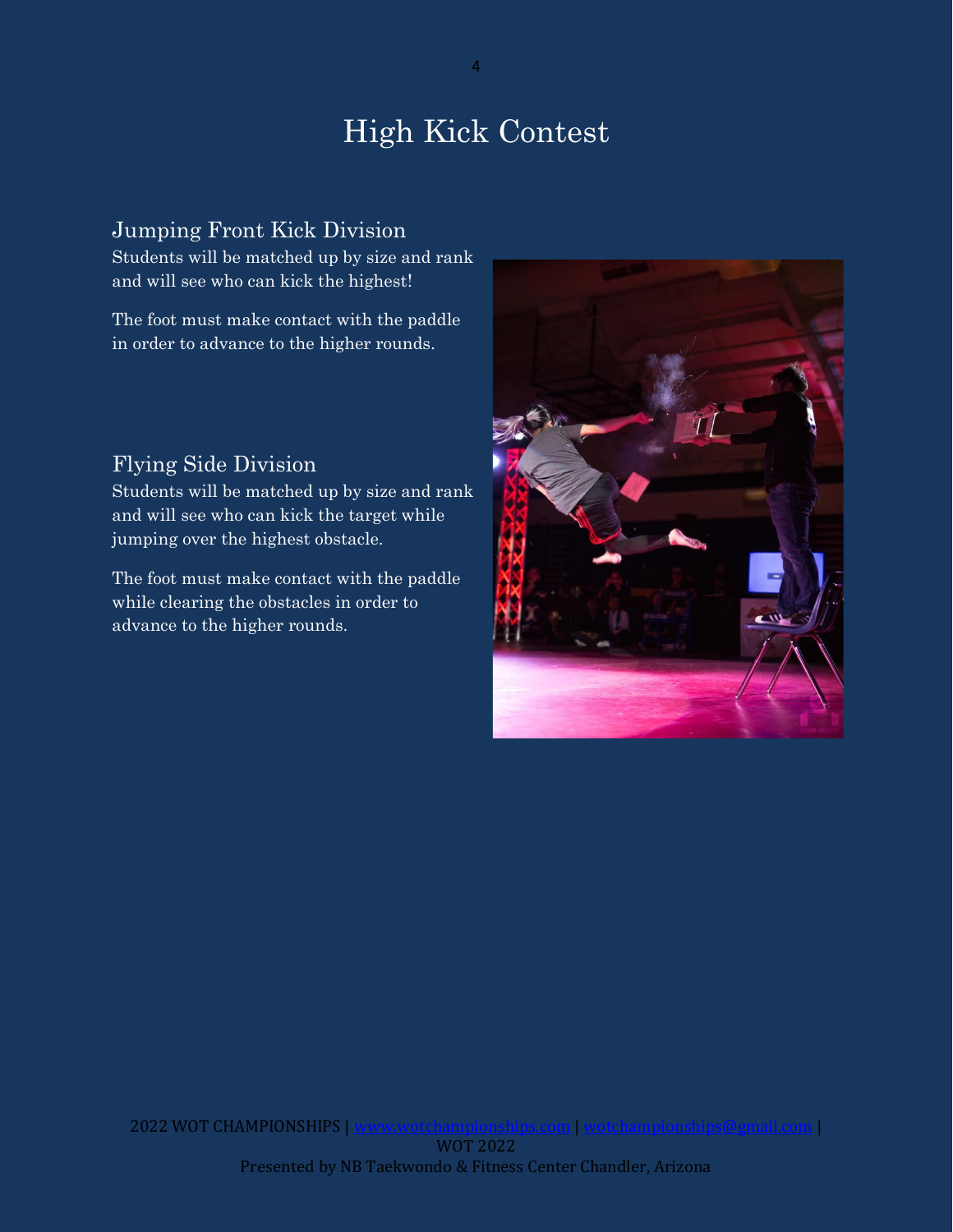# Sparring

Youth , Cadet, Jr, and Sr 3 rounds X 1 min | 30 sec break

Ultra (33+) 2 rounds X 1 min | 30 sec break

3 rounds X 1 min | 30 sec break

(ages: 5 and under, 6-7yr, 8-9yr, 10-11yr, cadet 12-14yr, junior 15-17yr senior 18-32, ultra) (rank: white-Yellow | orange-green | purple-blue | brown-red)

Video game format (Street Fighter, Tekken, Mortal Kombat). Students will use 2020 Armor, an electronic scoring vest system that measures the amount of force on each hit. Similar to Combat Video Games, each chest guard will start with full Health Meter. First person to deplete opponent's health meter will win the round. Best out of 3!



Presented by NB Taekwondo & Fitness Center Chandler, Arizona



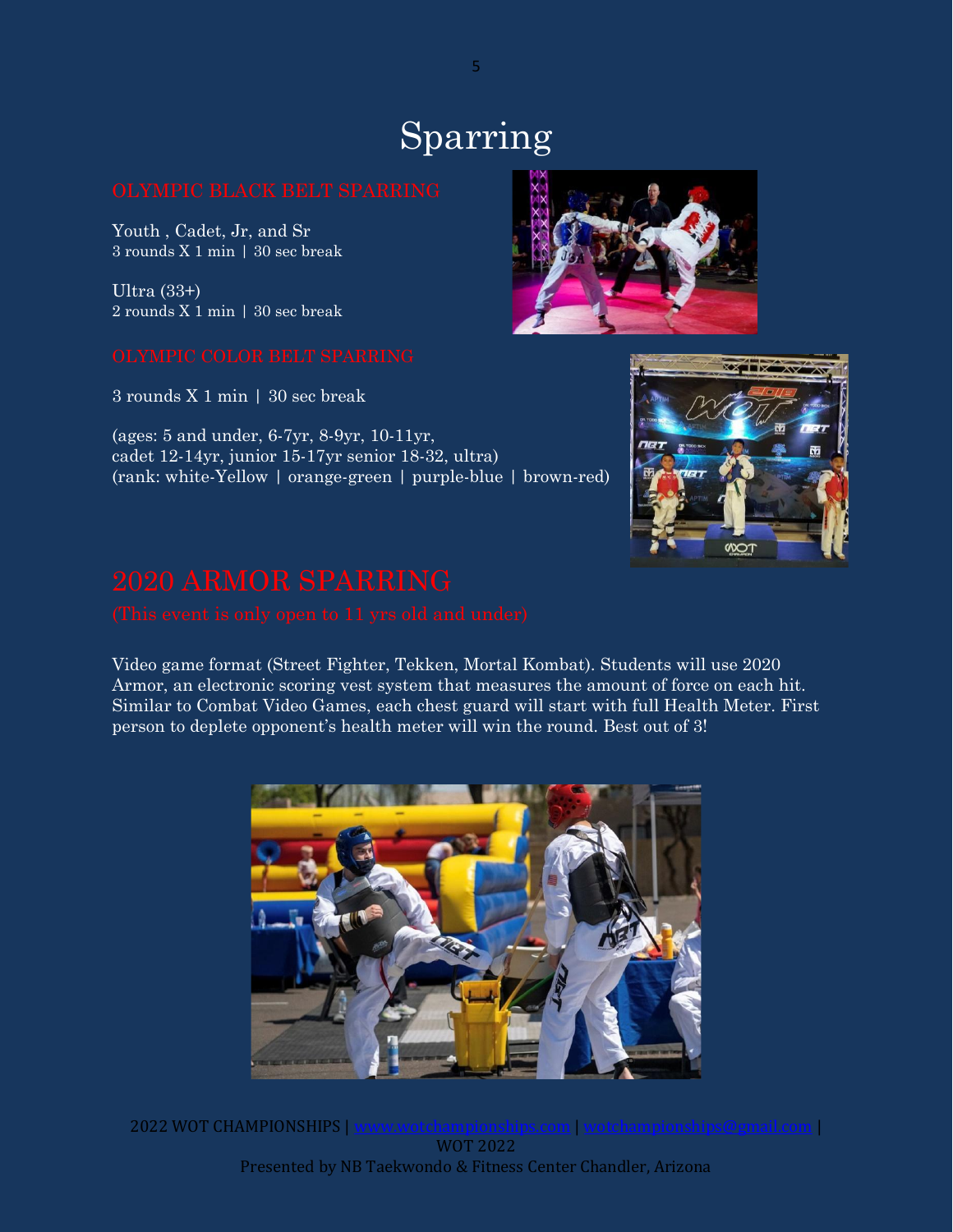# **Cash Prize Main Event**

Winners of the senior black belt divisions will have the option to enter the Cash Prize OLD SCHOOL FIGHT OFF. There will be 4 Cash prize winners: Fly weight winner will fight feather weight winner, and welter weight winner will fight heavy weight winner. (Competitor must have had at least one regulation match to qualify for the fight off)

Modified rules will be implemented\*\*

- no penalties for unintentional falling
- no instep guards
- no gloves
- 10 sec kick clock
- 2 rounds of 1 min